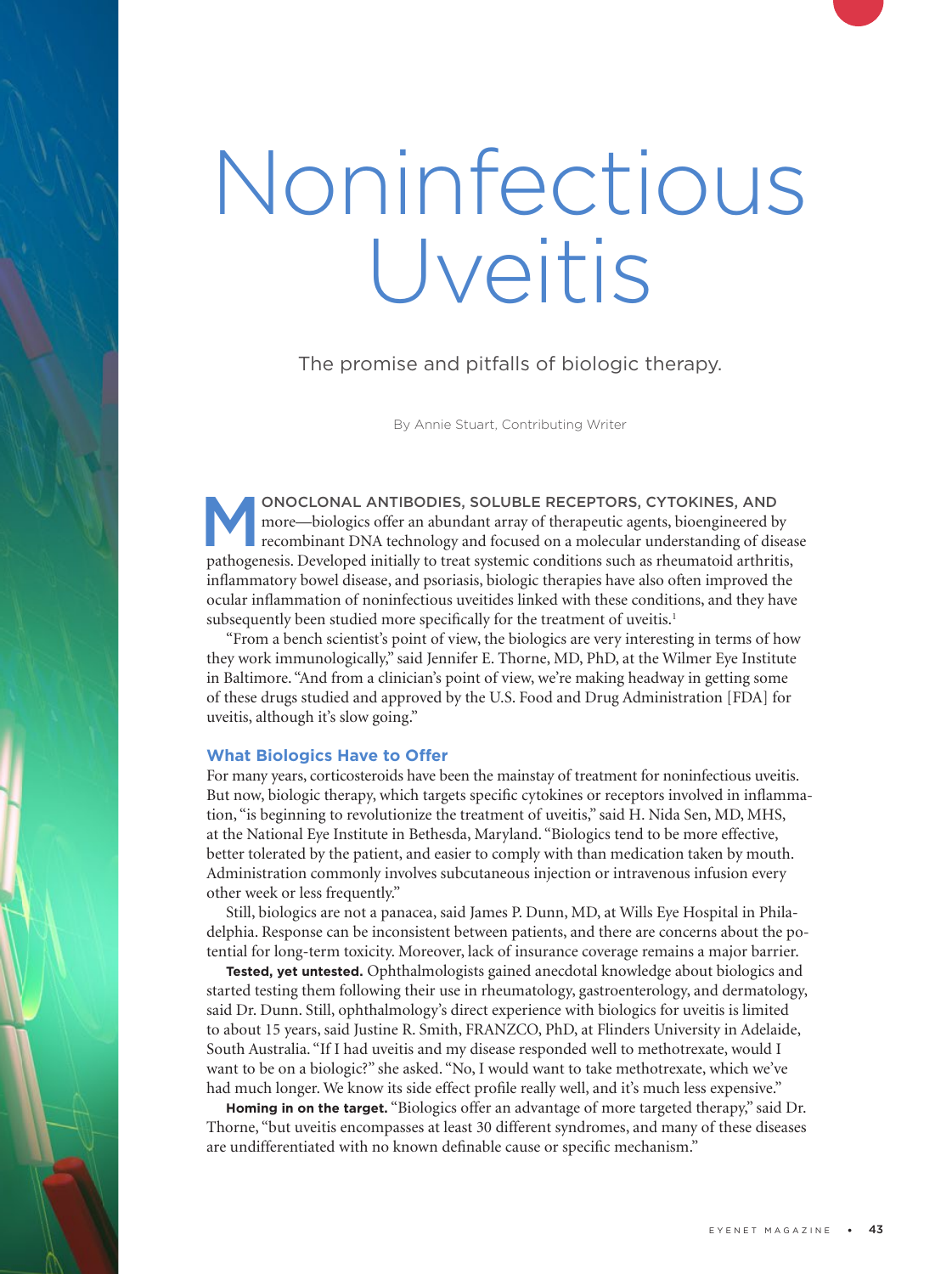Progress is being made in understanding the inflammatory pathways involved in uveitis, said Dr. Dunn. "But we still tend to think of this as a linear process that can be completely short-circuited by 1 drug. However, sometimes we block 1 pathway and nature finds a way around it, following another inflammatory pathway. We've long known this to be true for other conditions such as asthma."

**Quick effects, but not a cure-all.** Some biologics have the advantage of working quickly, unlike traditional immunosuppressants, which may require a month or



*BEHÇET. This 30-year-old patient had macular retinitis and vasculitis (top images). He responded favorably to infliximab infusions, and resolution of both his retinitis and vascular leakage was noted (bottom images).*

more to take full effect, said Dr. Dunn. "From my experience, though—there aren't any good studies comparing the 2—I'm not sure the biologics are any more effective than traditional immunosuppressants, which only seem to work in about two-thirds of cases." However, he added, biologics can be particularly effective for certain conditions, such as Behçet disease, and helpful for those who fail traditional therapy.

**Better tolerated?** Corticosteroids have been a mainstay of treatment for noninfectious uveitis for some time. However, when corticosteroids are used for many years, there's real concern about developing an imbalance in the benefit/harm equation, said Richard Lee, MRCOphth, PhD, at the National Institute for Health Research Moorfields Biomedical Research Centre in London. "With a plethora of associated harms—including diabetes mellitus and high blood pressure—prednisone is the bogeyman of the physician community."

Physicians must weigh the side effects of longterm oral steroid therapy with the risks of biologics, mainly infection, Dr. Dunn added. Despite their potential for side effects, he said, the immunosuppressants have a better long-term profile than prednisone at doses of 10 mg a day.

One could argue, however, that side effects of biologics may be worse in some patients with uveitis than it is for patients with systemic diseases, said Dr. Smith. "That may be because you may block too much of a substance that is also necessary for normal immune function." In contrast, she said, "Patients with systemic inflammatory disease may retain enough [of the targeted substance] after treatment because they started out with higher levels."

#### **TNF-Blockers**

Of the different classes of systemic biologics, tumor necrosis factor (TNF)–blockers are the most commonly studied and used for uveitis, said Dr. Sen. "Some of these block circulating TNF, while others block both circulating and membrane-bound TNF."

TNF-blockers are manufactured using molecular biological techniques and are typically monoclonal antibodies, which means they are very specific in the proteins they target in the immune system, Dr. Lee said. "By targeting TNF, they are essentially neutralizing this very proinflammatory mediator of the immune cascade."

**In other diseases.** TNF-blockers have completely revolutionized the field of rheumatology, said Dr. Lee. "People with rheumatoid arthritis have a very different future because of these drugs. They have also been a game-changer in certain inflammatory bowel diseases. In the United Kingdom, the spending on the TNF-blockers by our National Health Service is higher than for any other class of drugs—across the board for all disciplines."

**In uveitis.** The basic science underpinning TNFblockers' use for uveitis is fairly strong, said Dr. Lee. "Using a preclinical mouse, researchers have shown that cells in the inflamed retina—retinal microglial cells and infiltrating macrophages produce TNF and [have demonstrated] how neutralizing it modifies the disease."

 TNF has been well established as a factor in uveitis, added Dr. Dunn. "It's increased in the eye and serum of patients with certain types of noninfectious intermediate and posterior uveitis and panuveitis, and it decreases in patients that have control of their disease."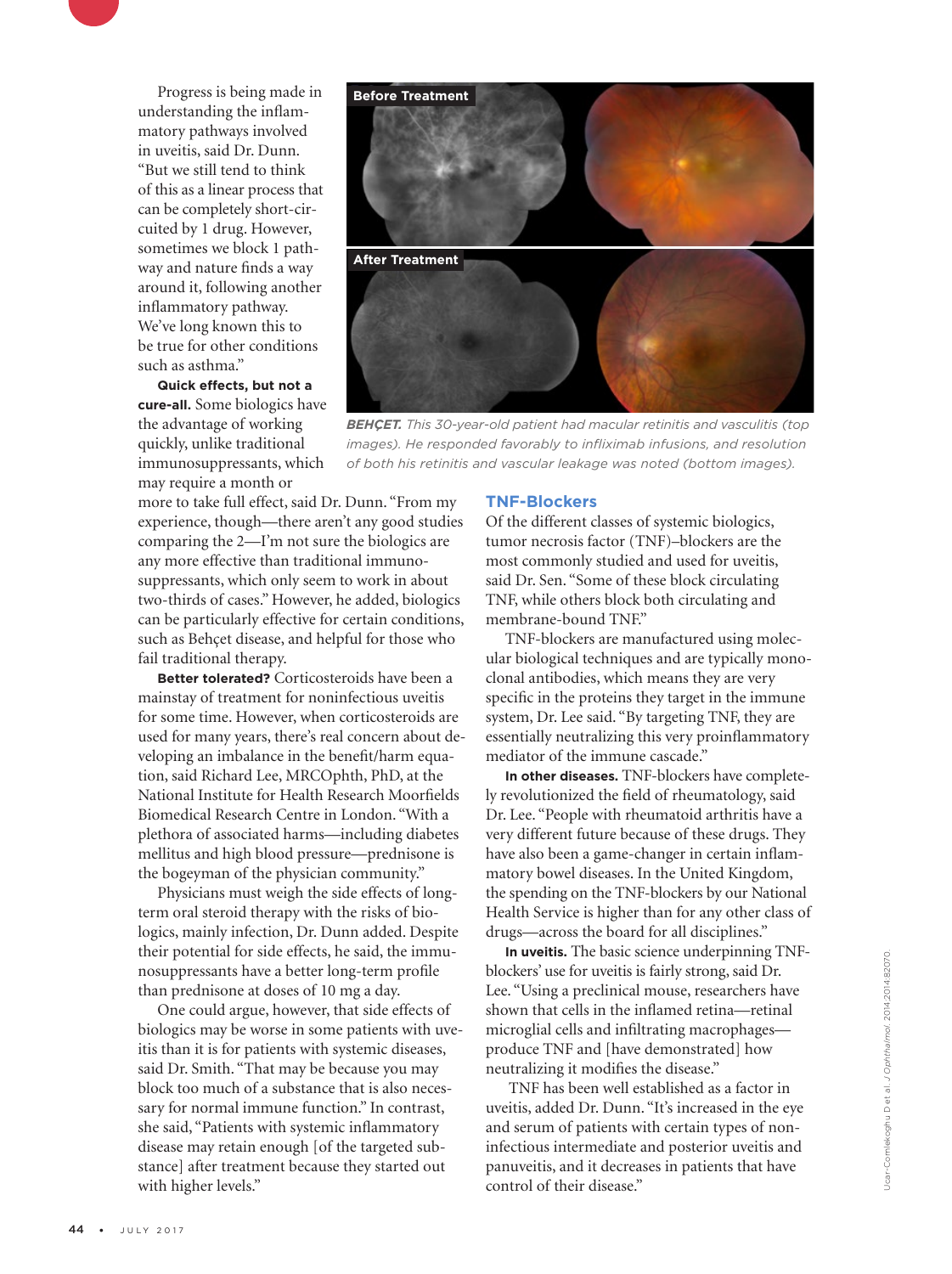**Infliximab and adalimumab.** In July of 2016, adalimumab (Humira) became the first and only biologic to receive FDA approval for uveitis. "As its trade name suggests, it is made from human proteins," said Dr. Lee. "The more human the biologic, the less likely your immune system will recognize it as foreign."

Infliximab (Remicade) is another TNF-blocker more commonly used for uveitis. It is an example of an engineered monoclonal antibody containing foreign proteins from more than one species, a chimera between a human and mouse protein.

**Other options.** Other TNF-blockers such as golimumab (Simponi) and certolizumab (Cimzia) have been used much less commonly, said Dr. Sen. "They aren't necessarily less effective. We just don't have enough data about them. Doctors can consider switching patients to one of these drugs if they have problems with adalimumab or infliximab."

#### **Treating Patients**

Here are some guidelines on the use of biologics, though many questions and caveats remain.

**Standard approach.** "As a rule," said Dr. Dunn, "many of us still start with steroids, add a traditional immunosuppressant such as an antimetabolite, often mycophenolate mofetil, or a T-cell inhibitor, such as tacrolimus or cyclosporine A. But rather than going to cytotoxic agents as the next step or combining the T-cell inhibitor with an antimetabolite, we'll try a biologic if it is feasible from the patient's point of view."

**Care should be individualized.** Physicians need to consider what is best for each patient, said Dr. Dunn. For some patients, for example, avoiding systemic side effects may be critical, and systemic therapy may not be the best option; regional corticosteroids might be the better choice. "You need to mix and match options with the patient's profile.



*BIRDSHOT. This 42-year-old patient had birdshot chorioretinopathy and cystoid macular edema.* 

A patient with high blood pressure may not be a good candidate for a T-cell inhibitor. A long-term drinker is not a good candidate for an antimetabolite. This is particularly true for methotrexate because of its potential for added liver damage. And a patient with advanced congestive heart failure is not a good candidate for a TNF-blocker."

**Collaboration is critical.** Because the standard care for this type of disease is systemic treatment, physicians need special experience and training to be competent in the use of these drugs, Dr. Lee cautioned. Ophthalmologists, especially those who are not specifically trained in uveitis, will want to co-manage these patients with an internist—often a rheumatologist, immunologist, or gastroenterologist—who has expertise in the use of biologics, Dr. Smith added. This includes communication during pretreatment assessments and, later, during decisions on medication type or dose and the monitoring of side effects and flares.

**Nuances with use.** Additional treatment nuances that have emerged are as follows:

**Earlier is better.** "Even though we don't have many clinical trials in uveitis comparing different types of treatments head to head," said Dr. Sen, "we do have good retrospective data." As in rheumatology, the consensus among ophthalmology experts is that early treatment with TNF-blockers is the way to go, said Dr. Lee. "It's important to intervene before there is irreversible tissue damage inside the eye. The danger of this, however, is you don't know who needs this high level of treatment. Are you overtreating?"

**Staying power is uncertain.** Sometimes TNFblockers are very effective initially but ultimately wear off, said Dr. Lee. "We don't have enough data yet for uveitis, but the expectation is that the effects will not be sustained for a good proportion of uveitis patients." Particularly in the case of chimeric drugs like infliximab, he explained, the drugs may wear off because the patient's immune system recognizes the antibody as foreign.

**Doses may need to be finessed.** In some cases, a patient may not respond due to a problem with dosing, said Dr. Dunn, and it's helpful to coordinate with an internist who is monitoring the infusions.

"The standard regimen for treating nonocular diseases such as rheumatoid arthritis with infliximab is to administer 3-5 mg per kg every 8 weeks as a maintenance therapy," said Dr. Dunn. "It is the experience of most uveitis specialists that eye disease requires higher doses per infusion at shorter intervals. Sometimes we may go up to as much as 10 mg per kg every 4-6 weeks. Adalimumab is given every 2 weeks, but that may be insufficient in some cases, and it may work better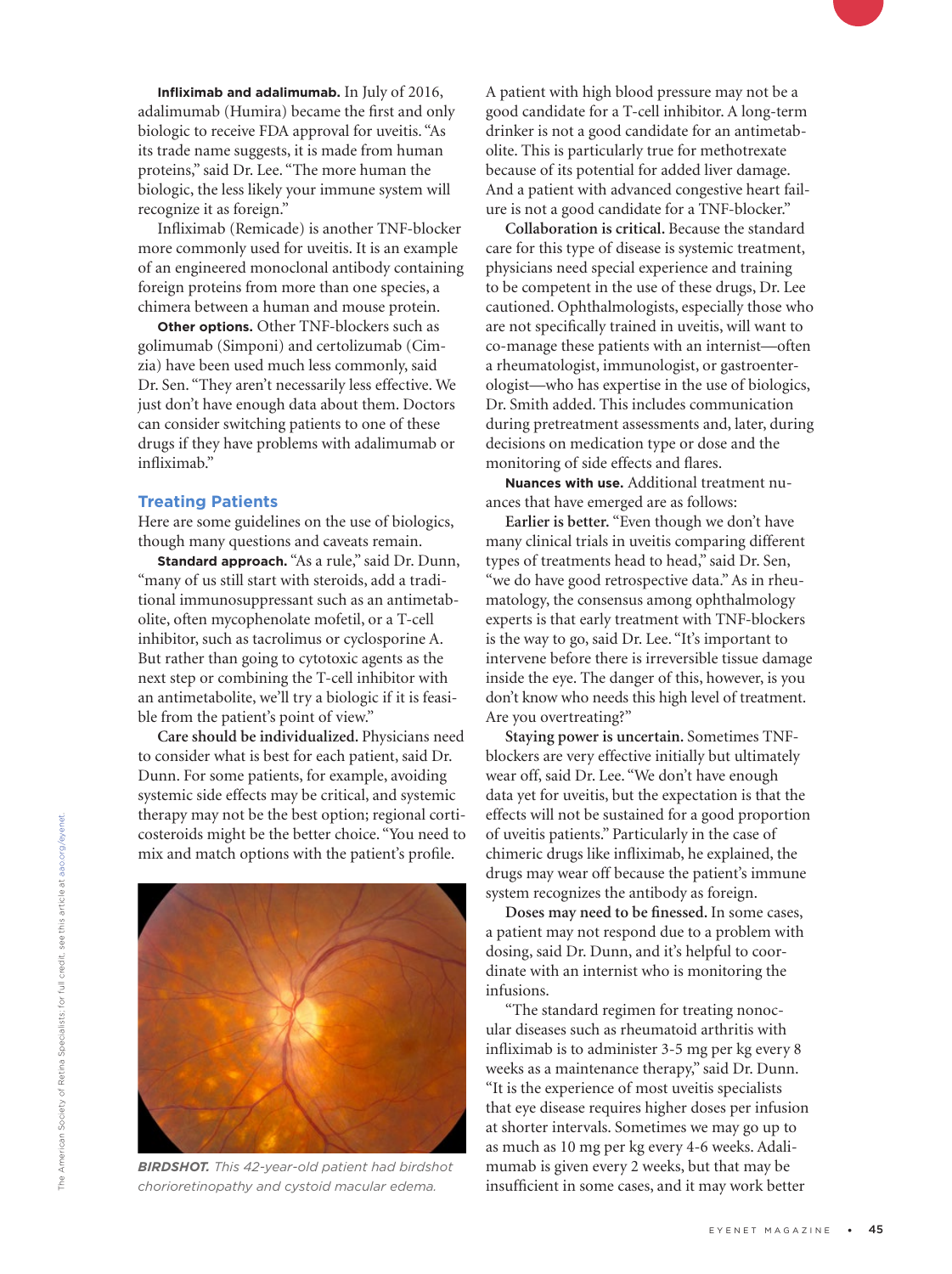### Research Update

Clinicians who are searching for additional guidance on the use of biologics will come up against the fact that researchers have conducted few randomized biologic trials for noninfectious uveitis.

Here are some research challenges to consider:

**Too few patients.** Given the low prevalence and variety of types of uveitis, it is extremely hard to achieve meaningful statistical outcomes when conducting biologic trials, Dr. Dunn noted. And while the research that has been conducted in ophthalmology has given clinicians a sense of which biologics are likely to be effective, other fields—where there are larger numbers of patients—will continue to drive drug development, Dr. Smith said.

**Same tissue, different diagnosis.** Classified anatomically, a group of patients with posterior uveitis might all be lumped together in a trial, said Dr. Smith, even though one might have birdshot chorioretinopathy, another serpiginous choroidopathy, and a couple of others idiopathic retinal vasculitis. "This would be like investigating patients with any type of inflammatory arthritis of the joints—whether rheumatoid arthritis, ankylosing spondylitis, or sarcoidosis and grouping their results together," she said.

**Measuring outcomes.** It's challenging to identify the appropriate outcome measure for different diseases that can be applied across the board, said Dr. Smith, especially since it may not be best for a specific type of disease. "For this reason, some trials have used a composite endpoint, which might include visual acuity, resolution of macular edema, and ability to wean off corticosteroids."

**Unanswered questions.** An expert panel paper published in late 2014 culled the evidence on using TNF-blockers for ocular inflammatory disease to that date, analyzing more than 400 publications from the previous 15 years.<sup>1</sup> "Among the panel's recommendations were that a TNF-blocker like infliximab could be used as a first-line therapy for Behçet uveitis," said Dr. Thorne. The data also supported second-line use in chronic uveitis associated with JIA, she said.

The recommendations provide limited guidelines for when to consider biologics for other specific types of uveitis or scleritis, said Dr. Sen. "Most importantly, there is no guideline or biologic marker to indicate when it is safe to stop biologics. This still needs to be answered."



*JIA. In the first randomized controlled study of adalimumab in children with JIA-associated uveitis, adalimumab plus methotrexate controlled inflammation better than methotrexate alone.*

#### **Specific Trials**

Despite these challenges, the following trials have been completed:

**Visual 1 and 2.** These trials found that adalimumab lowered the risk of uveitic flare or loss of visual acuity upon withdrawal of corticosteroids in patients with inactive uveitis controlled by systemic corticosteroids.<sup>2,3</sup>

"These studies showed unequivocal benefit leading to FDA and European Medicine Agency licensing of adalimumab, which is a real milestone," said Dr. Lee. Following completion of these trials and approval of adalimumab, said Dr. Thorne, it is possible biologics will more frequently be used as second-line therapy for intermediate and posterior uveitis and panuveitis in adults, where they showed efficacy.

**SYCAMORE.** The first randomized controlled trial to study children treated with adalimumab combined with methotrexate for JIA-associated uveitis was recently completed in the United Kingdom.4 Researchers found that the combination was significantly more effective at controlling inflammation and resulted in fewer treatment failures than did methotrexate alone. "The trial was stopped early because the benefits were so profound," Dr. Lee commented.

And the study points to a way forward in terms of methodology, Dr. Lee pointed out: By focusing on a single type of uveitis, as the researchers did in this instance, "we might be able to really separate the signal from the noise."

1 Levy-Clarke G et al. *Ophthalmology*. 2014;121(3):785- 796.

2 Jaffe GJ et al. *N Engl J Med.* 2016;375(10):932-943. 3 Nguyen QD et al. *Lancet*. 2016;388(10050):1183-1192. 4 Ramanan AV et al. *N Engl J Med.* 2017;376(17):1637- 1646.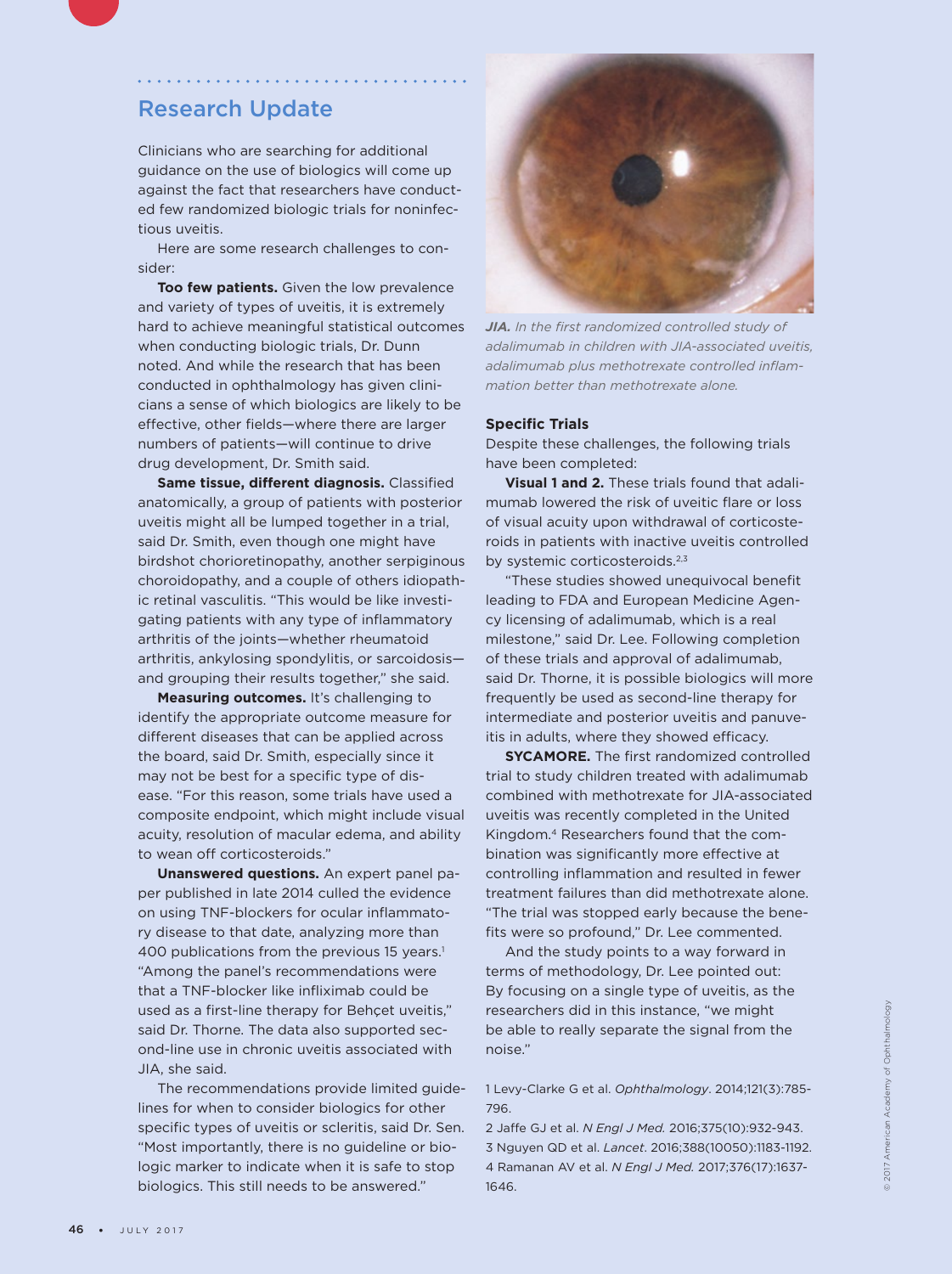if you can get it reapproved at weekly injections, although this is not the FDA-approved labeling."

#### **When TNF-Blockers Fail**

To minimize costs and side effects, uveitis specialists will typically attempt to treat for a period of 2-3 years and then stop the biologics, said Dr. Thorne. "But data telling you how long to treat are limited, because many of these drugs haven't been around long enough."

**What about treatment failure?** In the Visual 1 study (see "Research Update"), treatment failure was 24 weeks in the adalimumab group and 13 weeks in the placebo group. In the Visual 2 study of patients with controlled uveitis, treatment failure occurred in 55% of patients in the placebo group and in 39% of those taking adalimumab, said Dr. Sen. "This is a significant advance, but there's still a lot of room for improvement."

**When is a flare-up a failure?** It's true that these are not necessarily perfect drugs for everyone, said Dr. Smith. Some patients will not respond; others will have severe side effects. "But ask yourself whether it is truly a failure. Take the example of a patient with Behçet who was previously having flare-ups 5 times a year and has not had one for 3 years. If this patient experiences just 1 flare-up, is this really a failure?" Is a wholesale change necessary, she asked, or could you tide the patient over with the addition of local corticosteroids, for example?

**Changes to the biologic regimen.** "If it is a particularly aggressive disease, you might alter the regimen, giving the drug more often," said Dr. Smith. If you've exhausted all opportunities of



*CAUTION. TNF-blockers can reactivate infection in patients with certain diseases, including tuberculosis and hepatitis. Thus, patients such as this one (whose granulomatous uveitis was related to tuberculosis) must be treated first for the underlying disease, and there must be no evidence of active infection.*

conventional immunosuppressant therapy, and a failure is due to lack of efficacy (or incomplete efficacy or initial response and then failure), said Dr. Dunn, changing from one TNF-blocker to another might work. "However, if the patient has intolerable side effects, it probably doesn't make sense to try another drug within the same category."

**Combining drugs.** Clinicians usually do not combine 2 biologics, due to a higher risk of infection. "With this type of combination, 1 trial found a significant increase in infection without a significant increase in effectiveness," said Dr. Sen. But combining biologics with nonbiologics is commonly done, she said. Thus, a patient might be on a TNF-blocker and an antimetabolite (for example, methotrexate or mycophenolate mofetil) or a T-cell inhibitor (such as cyclosporine or tacrolimus). Rarely, drugs such as rituximab (Rituxin) and alkylating agents such as cyclophosphamide have also been combined. TNF inhibitors typically are not combined with other biologics.

What is the advantage of combining biologics along with mycophenolate mofetil, for example? Is there an additive effect, where both drugs control the abnormal immune response? Or is mycophenolate mofetil preventing the production of antibodies by the host immune system, which neutralizes the drug? It is likely both, said Dr. Lee.

#### **What About Side Effects?**

Although they can cause harm, most patients can tolerate the TNF-blockers, said Dr. Lee.

**Infection an issue.** An increased risk of infection, requiring antibiotics, occurs most commonly, said Dr. Thorne. Seen in AIDS patients, very severe infections such as progressive multifocal leukoencephalopathy can occur, albeit rarely.

"Patients are at risk for reactivation of infections such as tuberculosis, histoplasmosis, hepatitis, and fungal infection," said Dr. Dunn. Patients with infections like these can still go on a TNF-blocker, he said, but they must first be treated for the infection, and there must be no evidence of active disease.

**Screening needed.** In addition to interferon gamma release assays to spot previous TB exposure, said Dr. Lee, patients may require brain imaging to rule out the demyelinating hot spots of multiple sclerosis, which may worsen with use of TNF-blockers. "Any patient with demyelinating disease should not use a TNF-blocker," added Dr. Dunn. "Although intermediate uveitis may be a harbinger of multiple sclerosis, adalimumab may be used if central nervous system demyelination is first excluded."

**Other side effects.** Other less common side effects of biologics include malignancies, partic